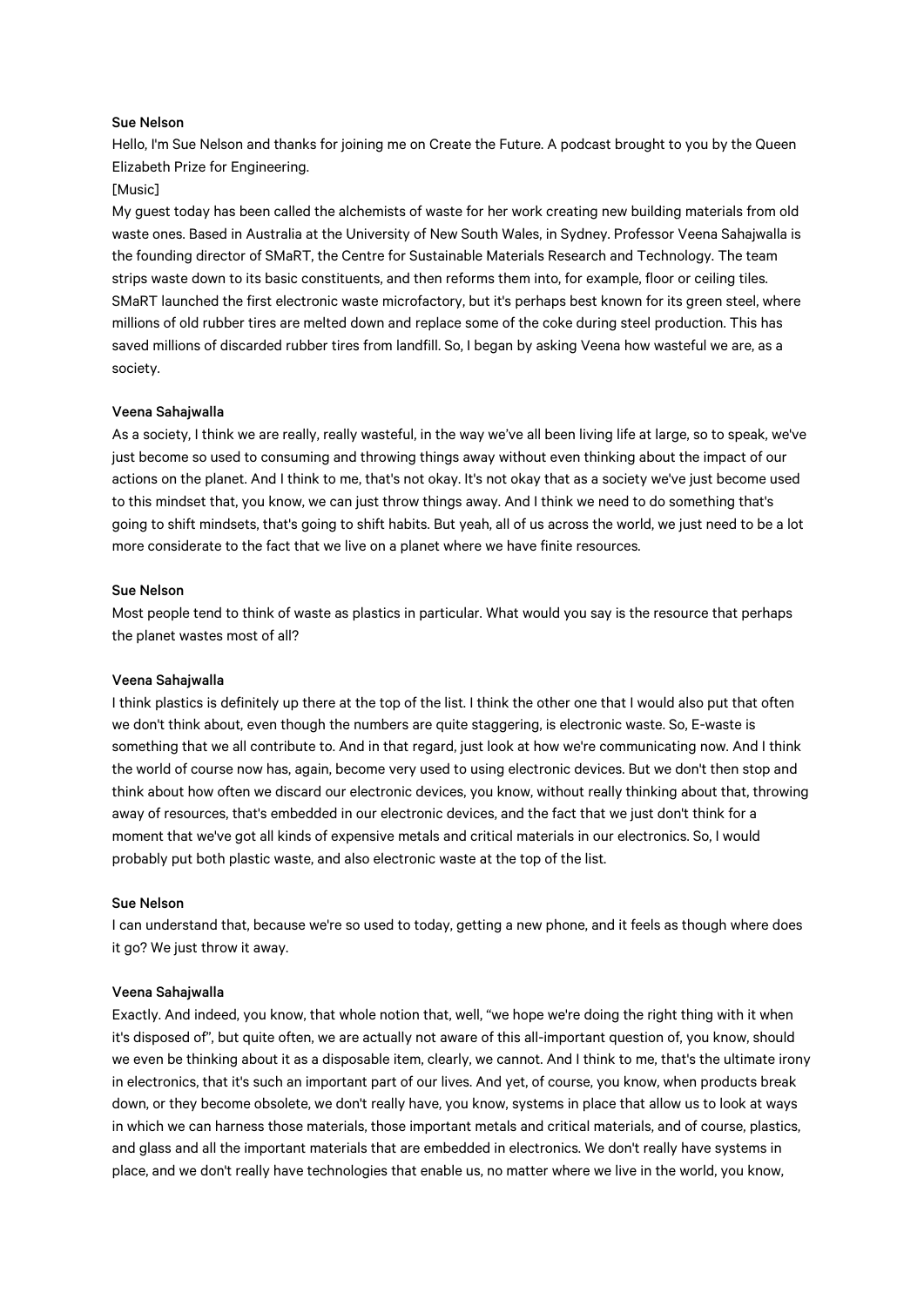that enable us to actually harness those important materials. But imagine a future if we could, in a way that made sense from an economic point of view, but more importantly made sense from an environmental point of view, so that we can actually, you know, moving forward start to do the right thing. We need to harness those materials. And we need to, you know, bring them back to life over and over again in the form of new devices, new products.

## Sue Nelson

Well, that brings us on perfectly to green steel, so called green steel, where did you get the idea to repurpose tires for steel production?

### Veena Sahajwalla

Yeah, well, you know, it's one of those things when you look at the consumption of, you know, resources like coal. And of course, everyone, you know, is absolutely aware about the impact of, you know, use of coal and the impact on climate. But quite often, we don't actually stop to think that, you know, in addition to, of course, you know, the transformation that we're seeing in the energy space, in bringing in more and more renewable energy into the mix, we actually have not given enough consideration to how our materials, making of steel in this particular instance, has been so dependent on coal based resources. And the fact that we need to have a complete shift in the way we think about our ability to harness all kinds of resources so that we can manufacture our products, like metallics like steel, and if we can do that in a way where we can ultimately, you know, eliminate the need for coal, that would be the ultimate goal of, you know, how we actually produce these important metals, and therefore thinking about manufacturing, and the fact that manufacturing is also a resource intensive, industry, just like energy is, and manufacturing of materials relies upon a lot of traditional resources like coal, if we can do what we are achieving already, in so many parts of the world, that transformation into renewable energy. And imagine if we could start to think about all materials as renewables, and if we could harness more and more of our waste, and really use that for manufacturing, then we would have actually also well, and truly started to shift the way we think about making of our metals. And this is really, for me, the journey of green steel has been, you know, the beginning of so many other, I guess ways in which we can question the way we've always looked at, you know, manufacturing in some instances. So green steel was really born out of the fact that in my case, I'd started questioning the norm, and challenging the norm that "Oh, steel is always made in a certain way, oh, we have to have this coal that allows us to make the steel". And really challenging that law meant that I had to have alternative solutions. And it's really very pleasing to see over the past many, many years that not only has the science, that over the years we have proven in our labs shown that it can be done. But also, equally importantly, the fact that from a commercial point of view, we've shown that, you know, industries across the world have been excited about green steel and have taken up this technology for manufacturing steel. So, it's actually been, you know, an exciting journey. And I think, to me, we're still on that journey, of course, but really, this is where the idea started, that ultimately both important elements of carbon and hydrogen, that we have harnessed out of waste tires, inside a steel making furnace has actually shown that we can indeed, reduce our dependency on coal. And of course, ultimately, for me, the goal is complete elimination of coal.

## Sue Nelson

I mean, this sounds like a quite an important mindset for an engineer is to think in terms of "Well, okay, I don't have to start with the accepted ways of doing things". Like you say think afresh, I mean, that sounds like really good advice for all sorts of projects.

### Veena Sahajwalla

Yes, absolutely. And really kind of think afresh and, and rethink, and really, sometimes challenging the norm, is the only way we're going to see a massive shift in the way we do things. And, you know, the world needs that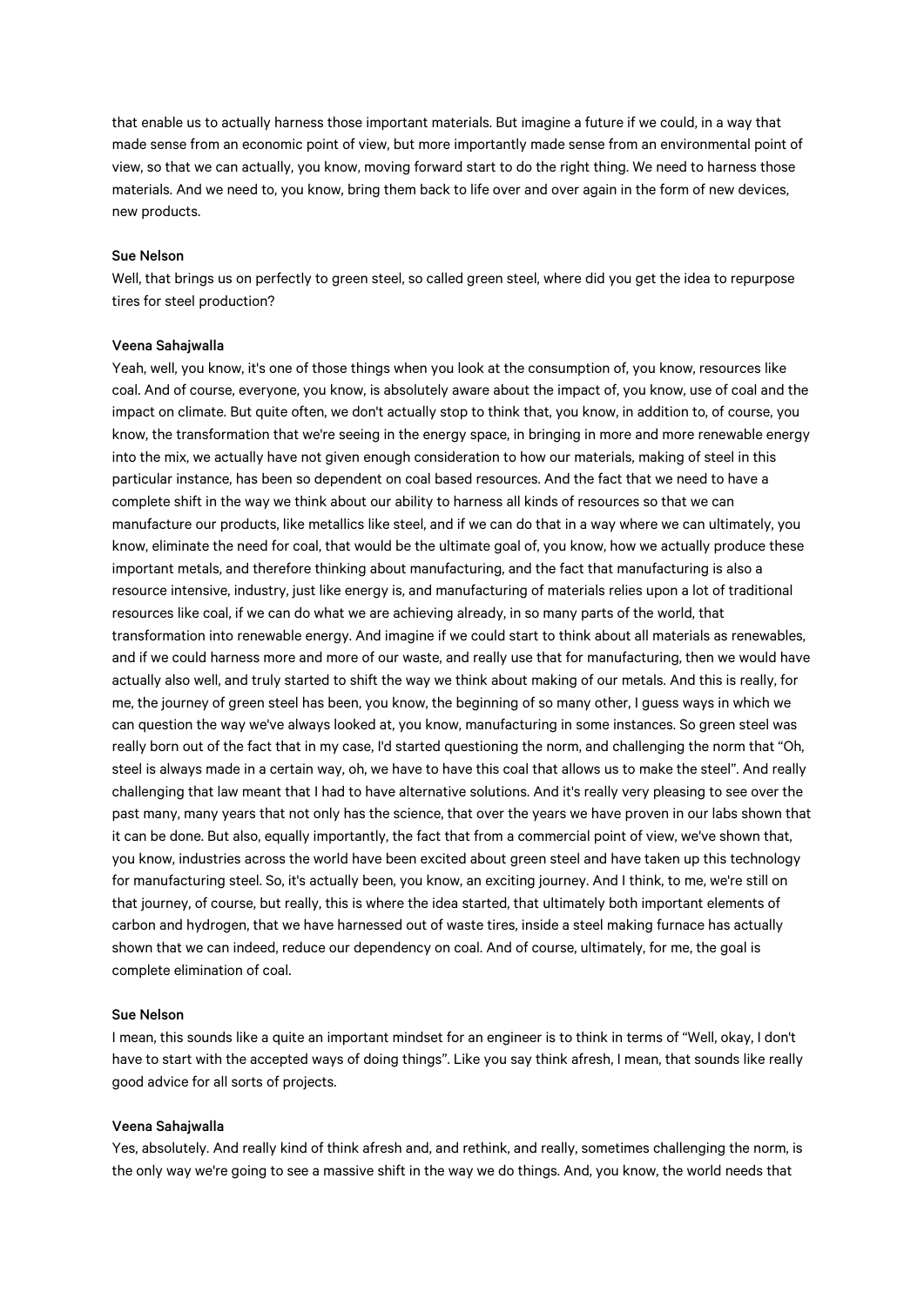right now. And the fact that we can, in this particular case with green steel have shown that we can not only recycle and reform millions of tires in the process of making steel, but the double benefit of reducing our dependency on coal that we have proven is an important outcome but really thinking also, about that clever science and harnessing those elements and really showing that it is possible to reform tires inside steel making operations where you can indeed, you know, produce these clean molecules of gases like hydrogen, because of course, tires are rich and hydrogen, but you want to do it in a way that is clean and sustainable. And really, to me, the exciting part of all of this has always been about the, the fact that this incredible science not only worked in our labs, which in its own right was exciting, but you know, the fact that when we started to, in fact, do industrial trials and testing and ultimately proving and commercializing it, was really such a such a massive, you know, sense of satisfaction. It's a global solution, because globally, we all need steel and globally, we're all producing waste tires. So, the fact that we can bring together, you know, what might be seen to be a problem, and convert that into an opportunity for steel makers across the world is, is an exciting development.

## Sue Nelson

When did you first become interested in waste? Was it something as a kid that you sort of saw things around you and thought, why are they doing that?

## Veena Sahajwalla

Oh, it's, it's quite an exciting question. Because it does take back to a lot of memories in my childhood. I was born in Mumbai and lived the early part of my life in Mumbai in India. And, you know, what was always very exciting is that, you know, when you grew up in a place like Mumbai, which of course, as people may know, that is, it's really the industrial heartland of India, where lots and lots of factories are buzzing away making things but also at almost at micro-level, so many entrepreneurs, you know, are out there, repairing things, you know, whether it's repairing your old shoes, you know, or indeed your old broken down toaster or radio. And I think, to me, that whole excitement about the fact that it doesn't matter whether you're the person on the street, who's got a little corner store where repairs are happening, or whether it's a big factory, the fact that we are, at that time growing up looking at all these products in our hands, that we're not throwing away, that we are actually repairing it. It is so exciting to think back at a time when out of that sheer necessity, where people would become entrepreneurs, where they would use their skills to pick up on a waste product that someone might have, you know, discarded because it wasn't working, but then to be able to go and fix it. And I think to me, that's such a beautiful thing. I remember growing up in Mumbai and I think it would be something I'd love to stand and watch, as to how someone would actually fix things and repair things. To me, that was that all important, I guess, you know, that was forever imprinted in my head that people are actually really creative and capable of taking all kinds of products and using it in different ways. So, it just means that really, there was no such thing as waste. That was an important part of what I saw. And I think to me, the other side of it that was really quite moving was, you know, it was a really neat way for everyone to find a job. I mean, you could earn a living, you could actually do something productive in society and you could actually, at the same time, make a living - that's so important. It is really addressing that important issue of how do you actually create jobs where, you know, everyone can use their skills contribute in a positive manner to our society, and no one is really left behind. So if you can think of a way in which waste as a resource, you know, becomes something that creates new jobs. You know, delivers outcomes for our society and ultimately for our planet, I think it would be such a fabulous outcome if we could start to rethink everything that we do in that way, you know, we could actually achieve these goals, you know, and improve lives for everyone on this planet.

## Sue Nelson

I almost think that one of the positive things that's come out of the pandemic has been this train of thought, because with the lockdowns, for instance, shops were shut. And so, all of a sudden, you had a mix of either people clearing out using this unexpected time at home, to look at what's around them, perhaps think of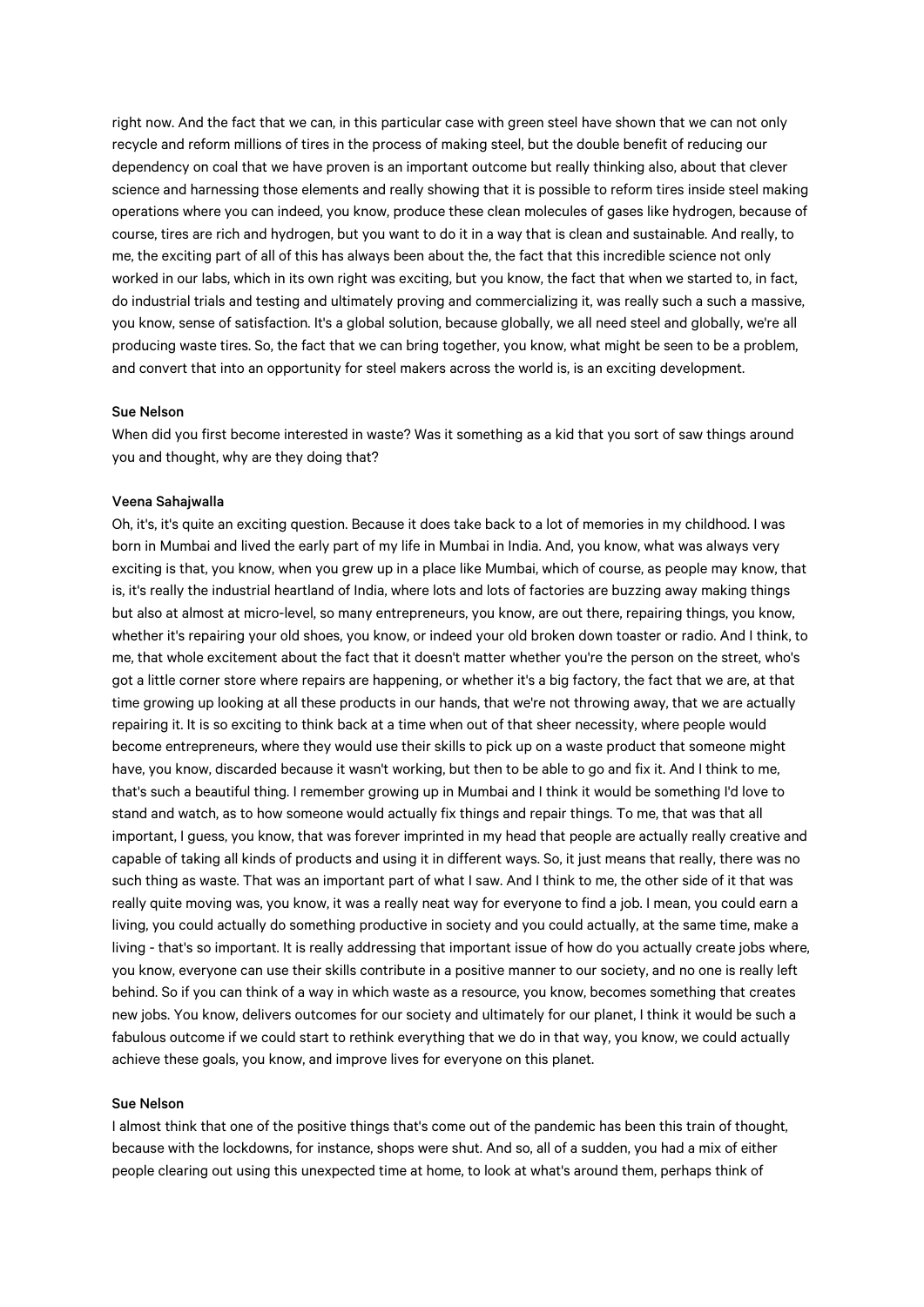donating things to charity, recycling. But also thinking, "Well, actually, I can't go out and buy this, what have I got in the house that I can repurpose?" which is sort of the basis of what you're doing, looking at things in a different way?

## Veena Sahajwalla

You know, you're absolutely right. I think, in a way, if we look at what 2020 has meant for so many people in the world, if we have to think in a hopeful manner for the future and say that there are things that we've all learned through this experience. I think that's such an important thing, because, you know, we will not take things for granted. And I think even just thinking about how, imagining all the all the health-related challenges that, you know, medical professionals have had to face in just sort of, you know, accessing PPE, for example, and just being able to go, you know what, if we have to value and respect our resources and our essential goods and services, that whole ability to think you know what, we need to be much more mindful and respectful of the resources that we have in our hand. And if it means that we've got to be really clever in the way we value and rethink, then that's, that's something important that we will all be learning through this experience.

#### Sue Nelson

Now, you mentioned earlier about E-waste the sort of electronic waste that comes from our smartphones or laptops and the sort of valuable metals that are inside and can be reused for other things rather than just being thrown away. And I read that you had been using microfactories, what do you define as a microfactory?

### Veena Sahajwalla

Yes, well, you know, microfactory, for us has always been at the core of what we do. It's all about taking predominantly waste resources and materials for manufacturing, transforming our waste materials and resources, regardless of whether they come from our electronic sources, or whether they come from simple food packaging plastics and other materials. The important thing is we've taken those resources that are classified as waste and in many instances are not being processed in a way to harness its value, or in many instances simply being put away into landfill. And converting those, upcycling those, and re-manufacturing those in a way that we are again, converting them into useful products.

#### Sue Nelson

So is it the equivalent of the sort of kitchen recycling bin, but on a slightly larger scale? Not as huge as a big factory?

#### Veena Sahajwalla

Yeah, yeah. Look, I mean, this is right, isn't it? I mean, as in, you know, what is that right scale at which we do it. And so that scale that we choose is designed to be fit for purpose. And so, it really does depend upon, what is it that you want to process? So, if you are processing plastics, to be able to convert them into plastic filaments for 3D printing, for instance, that come out of all the ways plastics in electronics. Or if you are indeed creating your waste glass and textiles into, you know, hard ceramic products in all of these cases, that scale and the equipment and the machines and the modules that we design are fit for purpose. So microfactories are very much meant to be modular. So, you have modules that do quite specific operations. And by indeed, being very selective in the way you have your modules designed, because they have to operate at certain temperatures to bring about the production of new manufacture products. Those modules then can be designed and customized to deal with these different types of waste materials, so that you can indeed manufacture highly engineered products. And that then means that it's not only taking waste, and converting those into products, but doing it at the right scale. And that's why I like to call it as, you know, 'economies of purpose' is really the whole point of designing and thinking about how the science could be converted into technologies of micro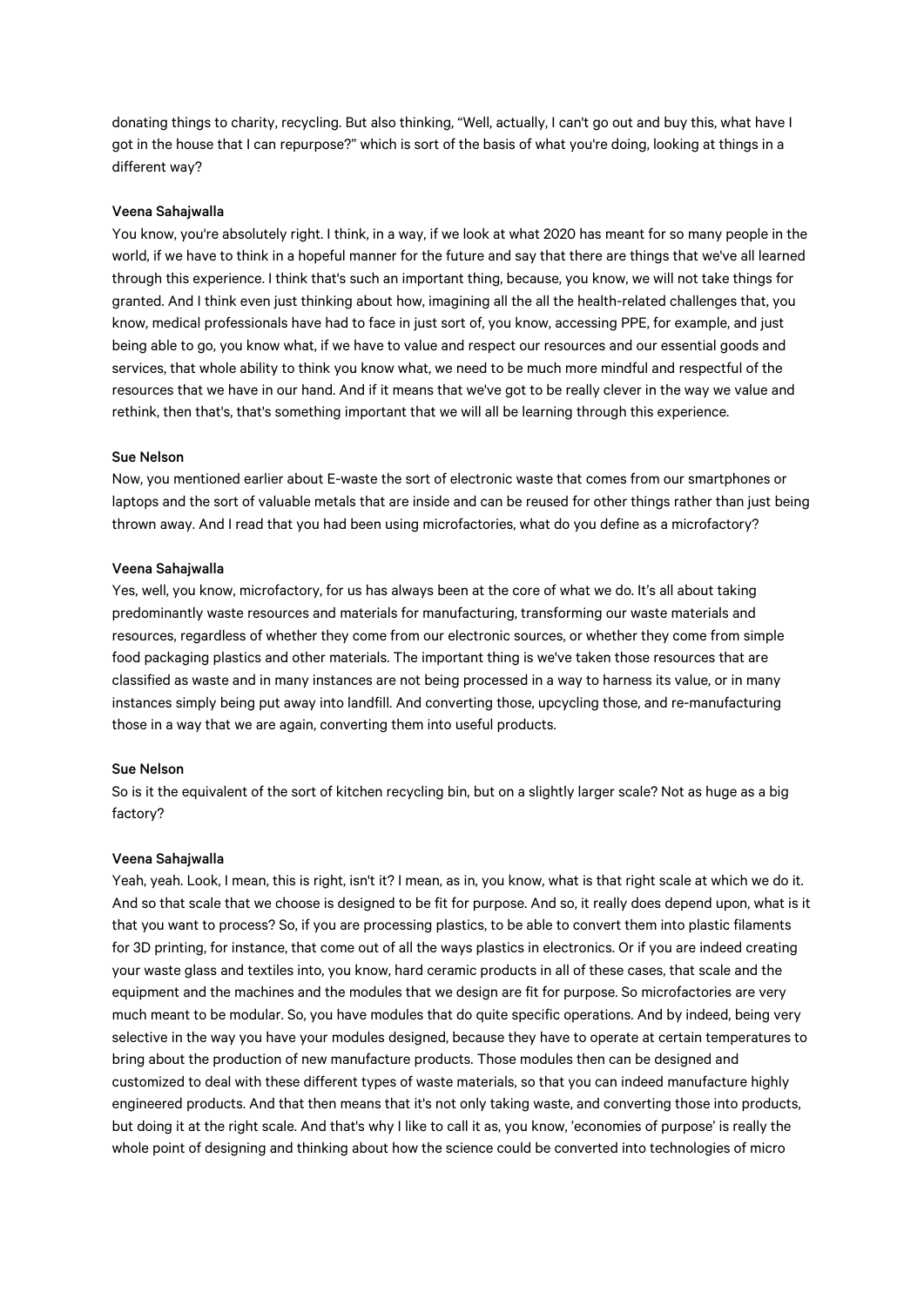factories in being basically designed for a particular purpose or ultimately thinking about what we like to think as economies of purpose, rather than everything being bigger and bigger for the sake of being big.

## Sue Nelson

Now, your mother is a doctor, your father's a civil engineer, what made you follow your father's profession in terms of engineering rather than medicine?

# Veena Sahajwalla

Um, well, you know, my father, you know, as you, as you correctly pointed out, you know, was an engineer and, and from my point of view, you know, I just saw what both of them did, because fundamentally, it was relating, of course, to science at the core of it. And that was important. And, and I think, to me, again, having that ability for any person, and particularly as a young person, when you're looking at things that are happening in the world around you to just be inspired by what's happening, so you can make your own choices. And I think, to me, the fact that I was far more attracted to breaking things, repairing things meant that I think engineering was more my thing. I wasn't all that keen on looking at how, biologically how my mother kind of fixed her patients up, so to speak. If a little kid had a broken bone, that didn't quite excite me as much as the physical things that I could break in and put them back together again, which I found was really exciting, because I could have multiple goals, if I got it wrong many, many times. So, I quite enjoyed the challenge of the unknown in trying to get things back together again, but I have to say, I also enjoy the challenge of breaking things.

# Sue Nelson

As you mentioned, brought up in in Mumbai, you studied engineering at the Indian Institute of Technology, you did a master's in Canada, a PhD in Michigan in America. And now you're living in Australia, where you started this Centre for Sustainable Materials Research and Technology with a wonderful acronym 'SMaRT'. Does this global travel, living in different places, inform how you look at engineering and thinking of all things on a potentially global scale as well?

### Veena Sahajwalla

That's a very good question. And I'd say absolutely, yes, because I think in a way, you realize that, you know, really, as people, no matter where we live on this planet, we actually have a lot in common, there are lots of things that we all care for, as much as, yes we've got different challenges and, and we've got different environments in which we live. But I think there are certain things that we all, you know, care about. And I think one of the things that we are talking about today in terms of how we, you know, think about, you know, utilization of our materials and resources, and making that available in a fair and equitable manner to everyone, no matter where we live, we all care about that we all care about providing support and services to everyone. It's been very important for me to be able to have that privilege and that experience of studying and living in different parts of the world. Which means that, you know, I can when I talk about the science and the work that I do, for example now with our microfactories, you know, have that ability to interact with so many people across the world and be able to relate to what it means. You know, so when somebody wants to have a chat to someone who's in Brazil, and in fact that happened only about a week ago who reached out and said, "You know, I'm really interested in your work on microfactories for E-waste" and just to be able to get to the core of it, where I felt, you know, the fact that here's somebody from all the way across the world has reached out interested in E-waste, but the core values were very much about that, people who are going about collecting Ewaste, do not have for the opportunities for really processing E-waste and for manufacturing something out of it. Those traditional large factories are really, really out of reach for a lot of, you know, communities across the world, but the fact that we might be talking about solutions, like microfactories that could well be applicable, whether we're talking about, you know, places in Australia or in Brazil, or in India or anywhere in the world, where you want to be able to create solutions that make it possible at a local level, to bring about that